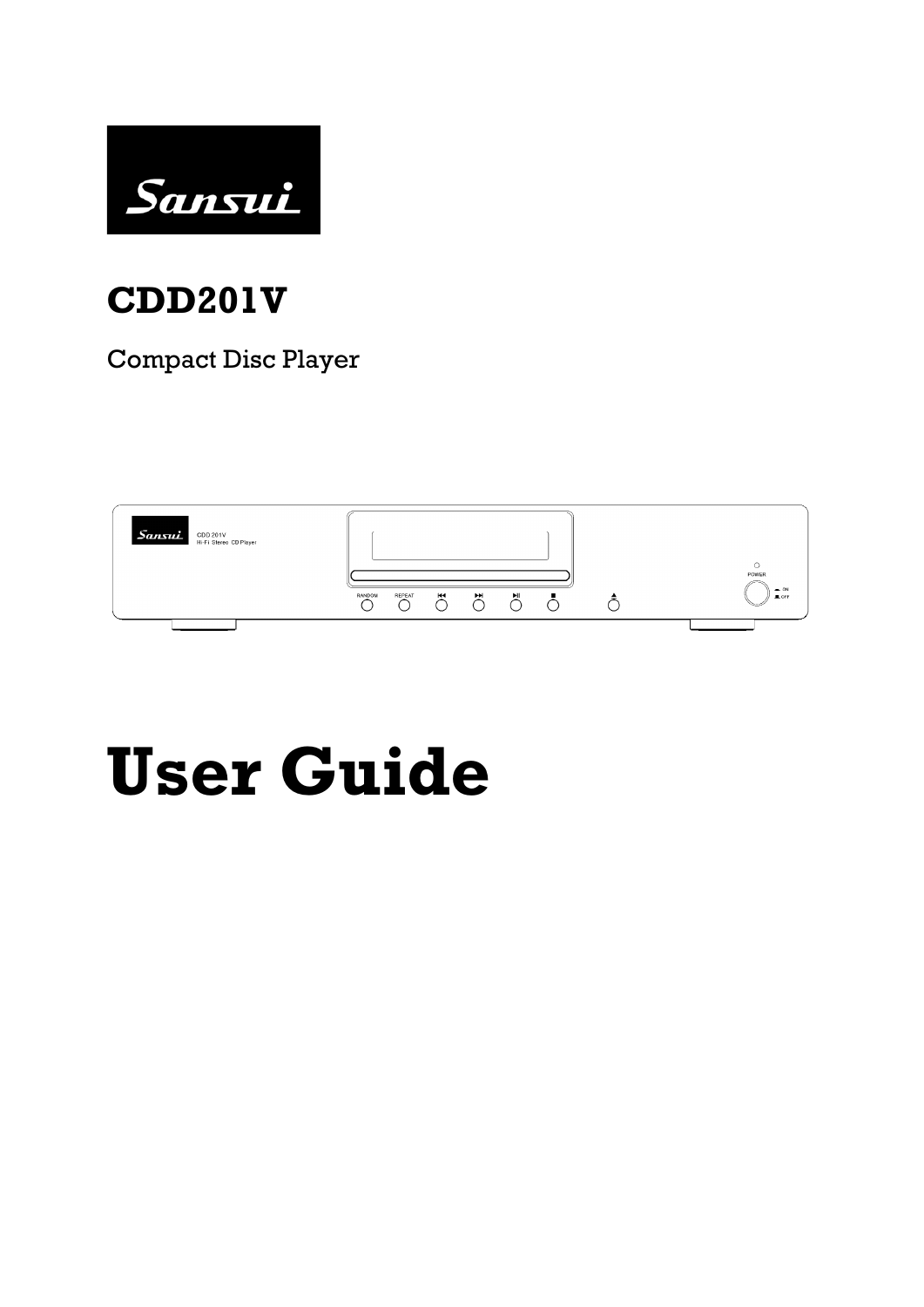#### Dear Customer

Thank you for deciding to purchase this Sansui product. This instruction manual will give you a general idea of how this device operates, as well as providing you with information on safety procedures and cleaning. In order to maintain this product in good condition, and to ensure it's safe operation, please take a few minutes to read and carefully follow all the safety and operating instructions found in this manual.

Please retain this instruction manual for future reference and pass it along with the device if handed over to a third party. Should you have any additional questions regarding the operation or installation of this device, or should any problems arise from its use, then please contact a specialized dealer or our service team for further information.

We assume no liability for any damage incurred as a result of improper use resulting from failure to comply with the safety instructions found in this manual. Under such circumstances all claims under warranty will become null & void. We assume no liability for any consequential damage!

This product is EMV certified and complies with all European and National guideline requirements. A declaration of CE conformity has been established for this product. Certification has been documented and entrusted to the manufacturer

## CE



**CAUTION RISK OF ELECTRIC SHOCK** DO NOT OPEN

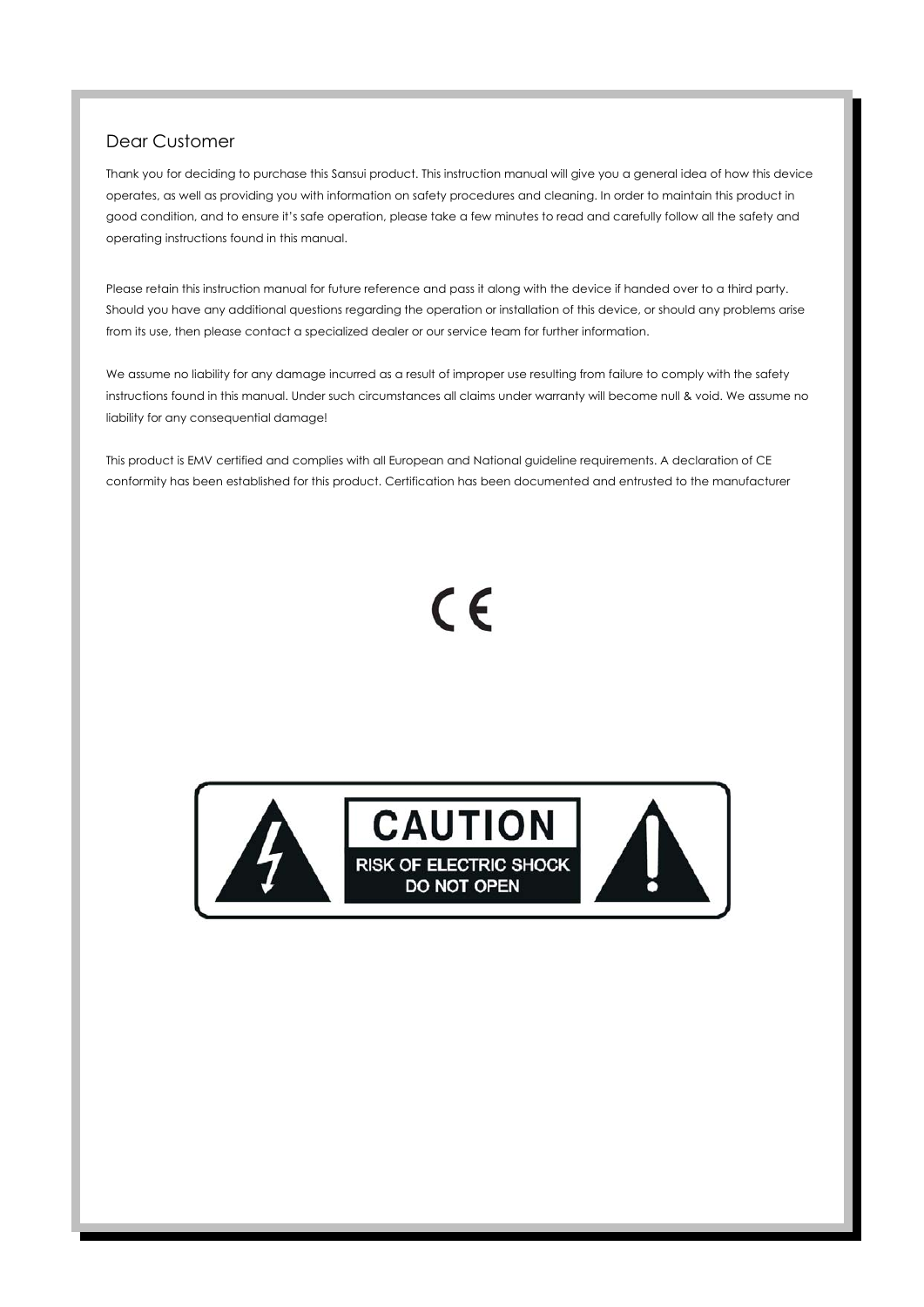## **Table of Contents**

| 1 <sub>1</sub>   |  |
|------------------|--|
|                  |  |
| 2.               |  |
| 3.               |  |
| 4.               |  |
|                  |  |
|                  |  |
| 5.               |  |
|                  |  |
|                  |  |
| 6.               |  |
| $\overline{7}$ . |  |
|                  |  |
|                  |  |
|                  |  |

#### **Before use**

Please read this instruction manual thoroughly before operating this device and retain it for further reference. Following and heeding all the information found in this instruction manual will maintain this product in good condition and ensure its safe operation. This instruction manual contains information on how to operate and maintain this device. Should a component require maintenance, servicing or repair, then please consult a qualified dealer or service technician.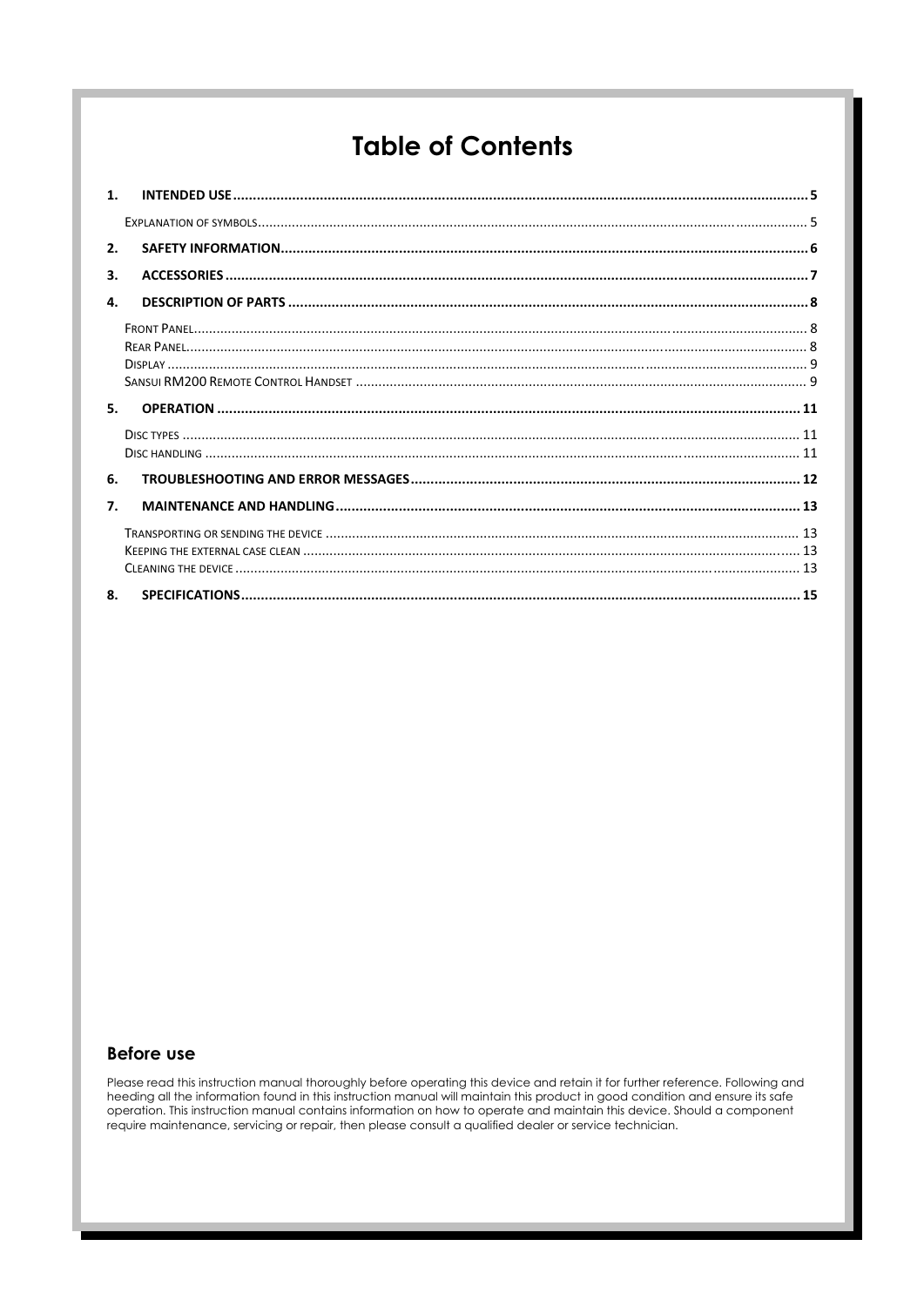### **1. Intended Use**

This device is a stereo compact disc player designed to play a number of different CD audio discs including CD data discs containing MP3 files.

**Please adhere to all of the safety information and instructions found in this instruction manual.** 



#### **Explanation of symbols**



An exclamation mark is intended to inform the user of important information operation or maintenance instructions or that special attention is required.



This symbol is intended to alert you to the presence of unprotected live parts or components found within the product's enclosure or of dangerous connections that upon contact may be of sufficient magnitude to constitute a risk of electric shock. Cables intended for such connections should only be connected by qualified personnel or you should only use ready to connect cables. There are no user serviceable parts found inside the device therefore the device need never be opened.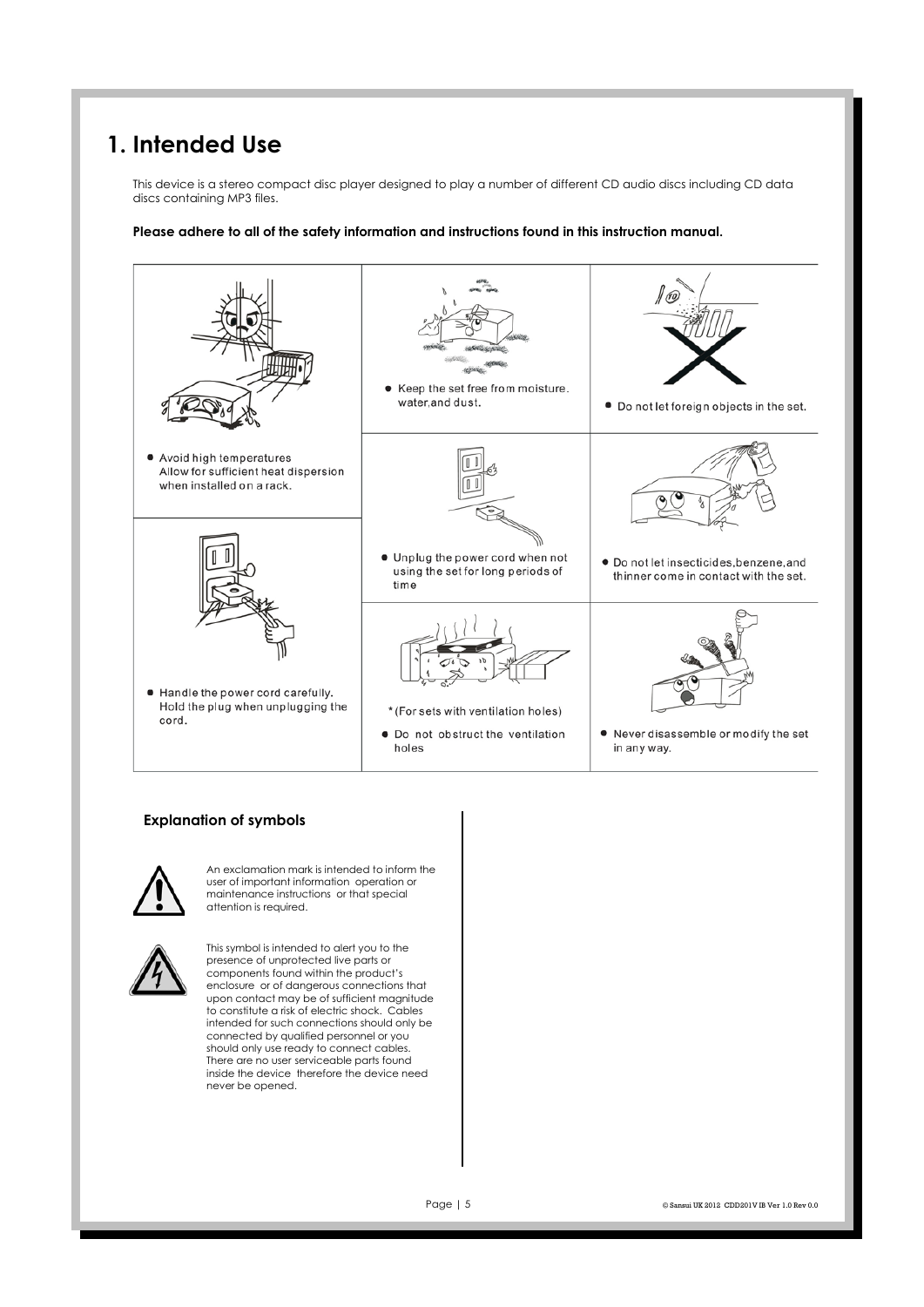## **2. Safety Information**

The following safety and hazard warnings are not only for the protection of your device, but also serve as a protection against potential health hazards. Please take time to read the following instructions carefully.



**We assume no liability for personal or property damage resulting from the failure to comply with the safety instructions**, **or from improper operation or handling**. **Under such circumstances**, **all claims under warranty will become void** 

- **-** For safety and licensing (CE) reasons any unauthorized modification and/or changes to the device is prohibited and will void the warranty and all warranty claims.
- **-** Any persons operating installing setting up or servicing this device must be trained and qualified accordingly and observe these operating instructions.
- **-** Ensure that the device has been set up correctly by following all the instructions found in the instruction manual



**-** This is a protection class II device. Make sure that the voltage supply of the power outlet used meets the required voltage specifications 230V/~50 Hz.



**-** Power supply cables should be routed so that they are not likely to be walked on squashed or pinched by items placed upon or against them. Pay particular attention to cords at plugs power outlets and at the point at which they exit from the device. Avoid exposing the cable to extreme heat or cold. Ignoring the above mentioned instructions could result in cable damage and present the danger of an electric shock.



**-** Should any obvious damage be seen on the device or on the connection cables do not contact them in any way. Switch of the corresponding circuit breaker in the power distribution panel first before carefully unplugging the power plug from the wall outlet. Do not operate the device further! Please contact or take it to a qualified service technician or specialty workshop.

- In order to completely cut off the power supply to the device unplug the power plug from the wall outlet. Merely turning the device off with the ON/OFF button is not sufficient. Also make sure that power outlets are easily accessible.
- Always pull on the plug's grips and never on the cable to remove it from a wall outlet. Unplug the device from the power outlet if not in use for a longer period of time.
- For safety reasons always unplug the device from the power outlet during thunder storms.
- Eliminate potential tripping hazards by routing cables in such a way that no one can trip or stumble over them.
- Never use the device if the power cable or device is damaged.
- Keep packaging and protective foil away from children at all times to avoid the danger of suffocation.
- The device should never come into contact with water or moisture.
- To prevent the risk of fire or electric shock make sure that liquids such as dripping or splashing water rain or moisture do not come in contact with the device and power supply plug
- Operate this device in a moderate climate and never expose it to extreme temperatures such as high humidity.
- Condensation can build up suddenly if the device is brought from a colder area into a warmer area (e.g. when transporting). Should this happen allow the device to warm up to room temperature first before using.
- Care should be taken so that liquids do not come in contact with the interior this is why containers containing liquids e.g. buckets vases or plants should never be placed anywhere near this product including the power supply plug. This could not only damage the device but also present a fire hazard.
- It is imperative to avoid contact with moisture e.g. never operate in the bathroom.
- Make sure the device is properly ventilated during operation and never operate it in constricted areas such as for example in a bookcase or shelf. Never block ventilation openings with magazines tablecloths curtains or similar.
- Make sure the device is placed on a firm and stable surface.
- Never place any sources of fire on top of or near the device and power supply plug (e.g. lighted candle).
- Please note that excessive sound pressure created when listening to loud volume levels with earphones or headphones can lead to permanent hearing damage.
- Please adhere to the additional safety information found in the individual chapters of this instruction manual.
- When connecting other devices please refer to the safety and operating instructions found in the literature accompanying the device.



- Please contact our technical hotline or a service technician for further information should you be in doubt about device operation safety or when making connections or if any questions arise that are not explained within this manual.
- Contribute to a better environment by using a designated recycling site for the disposal of packaging material.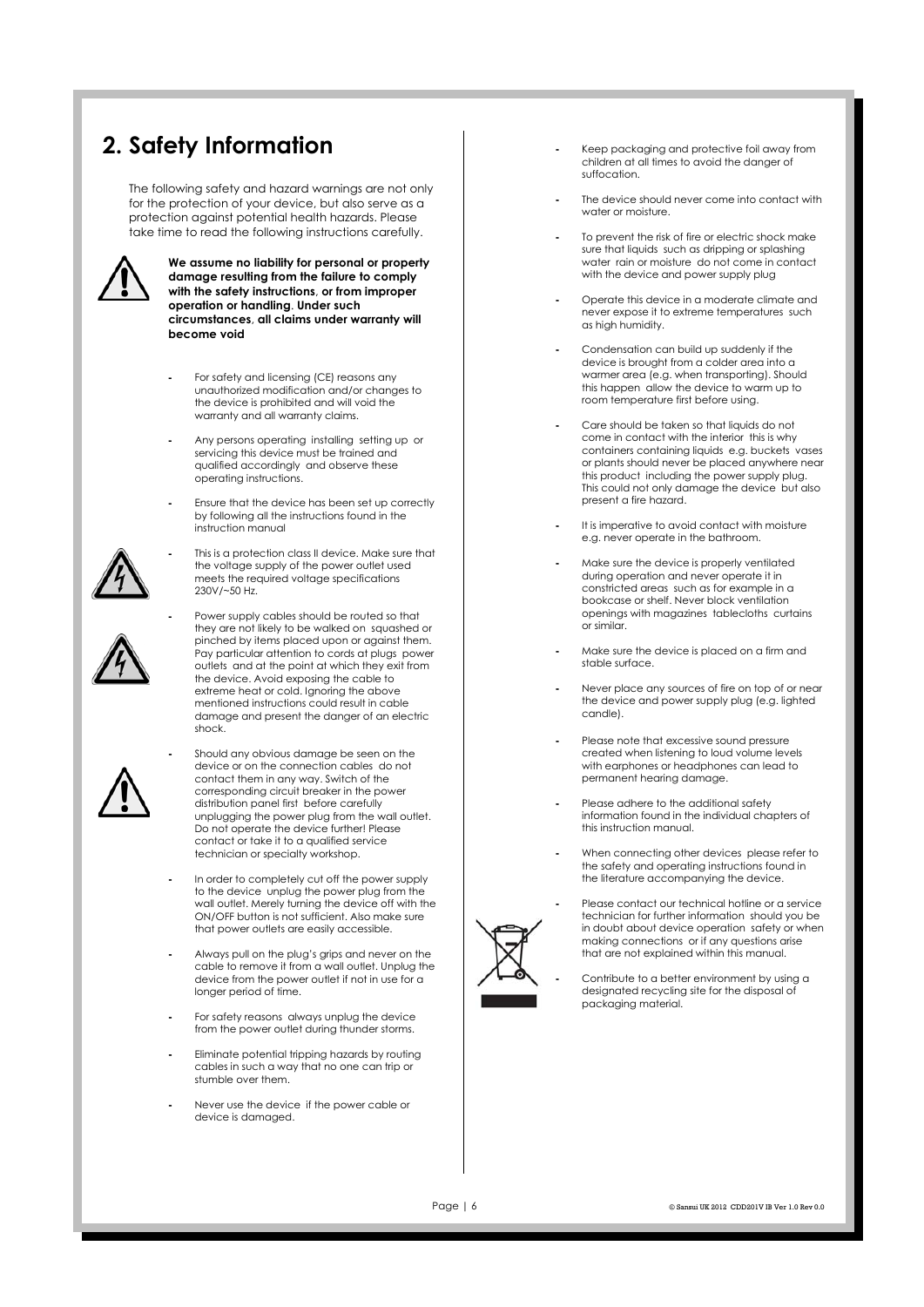## **3. Accessories**

The following accessories are supplied with the system. Please check all these parts are present before proceeding. Please inform your dealer if any part is missing or damaged.

1 x Remote control handset



1 x stereo left and right Phono to Phono cable for connecting to amplifier

1 x mains power cable



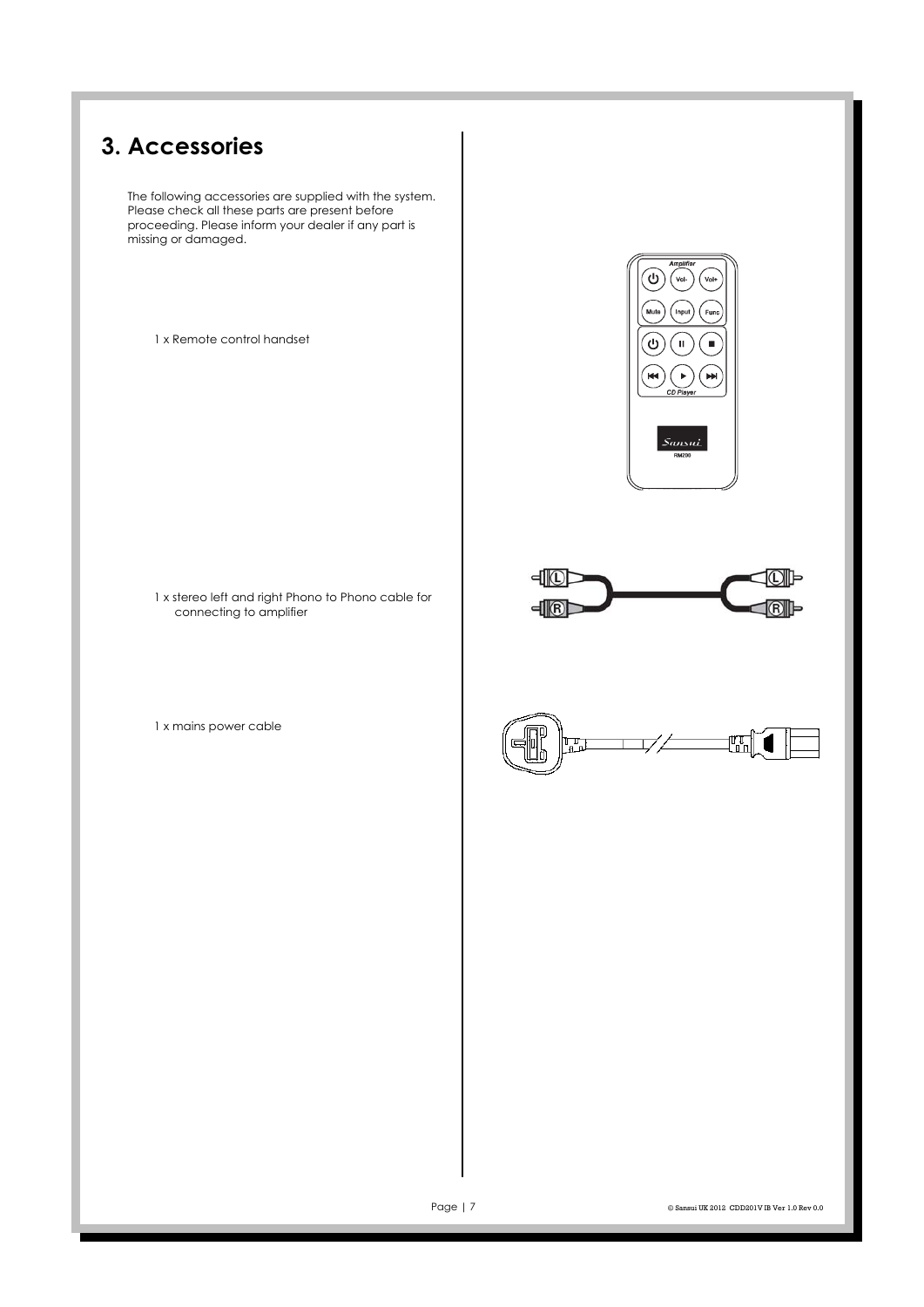## **4. Description of parts**

#### **Front Panel**



- 1 Random Play Button. Select to play tracks from CD in random order.
- 2 Repeat Play Button. Press to repeat track or entire CD.
- 3 Press to skip to previous track.
- 4 Press to skip to next track.
- 5 Play/Pause Button. Press to play and again to pause playback.
- 6 Stop button. Press to stop playback.
- 7 Eject button. Press to release CD tray. Press again to close.
- 8 Power Button. Depress to turn on power. Indicator lamp glows blue. Indicator lamp turns red if put into standby mode from remote control handset.

#### **Rear Panel**



- 1. Power cable inlet: Plug in the supplied power cable here.
- 2. Digital Optical output. Connect an optical cable (not supplied) to connect to a digital input such as the optical input on the Sansui SAP201V or SAV601 amplifiers.
- 3. Digital Coaxial S/PDIF output. Connect a COAX cable (not supplied) to connect to a digital input such as the coaxial input on the Sansui SAP201V or SAV601 amplifiers.
- 4. RCA /phono stereo output connections. Connect supplied RCA to RCA stereo pair cable ensuring the red connector on the cable is connected to the red connector on both the CDD201V and your amplifier.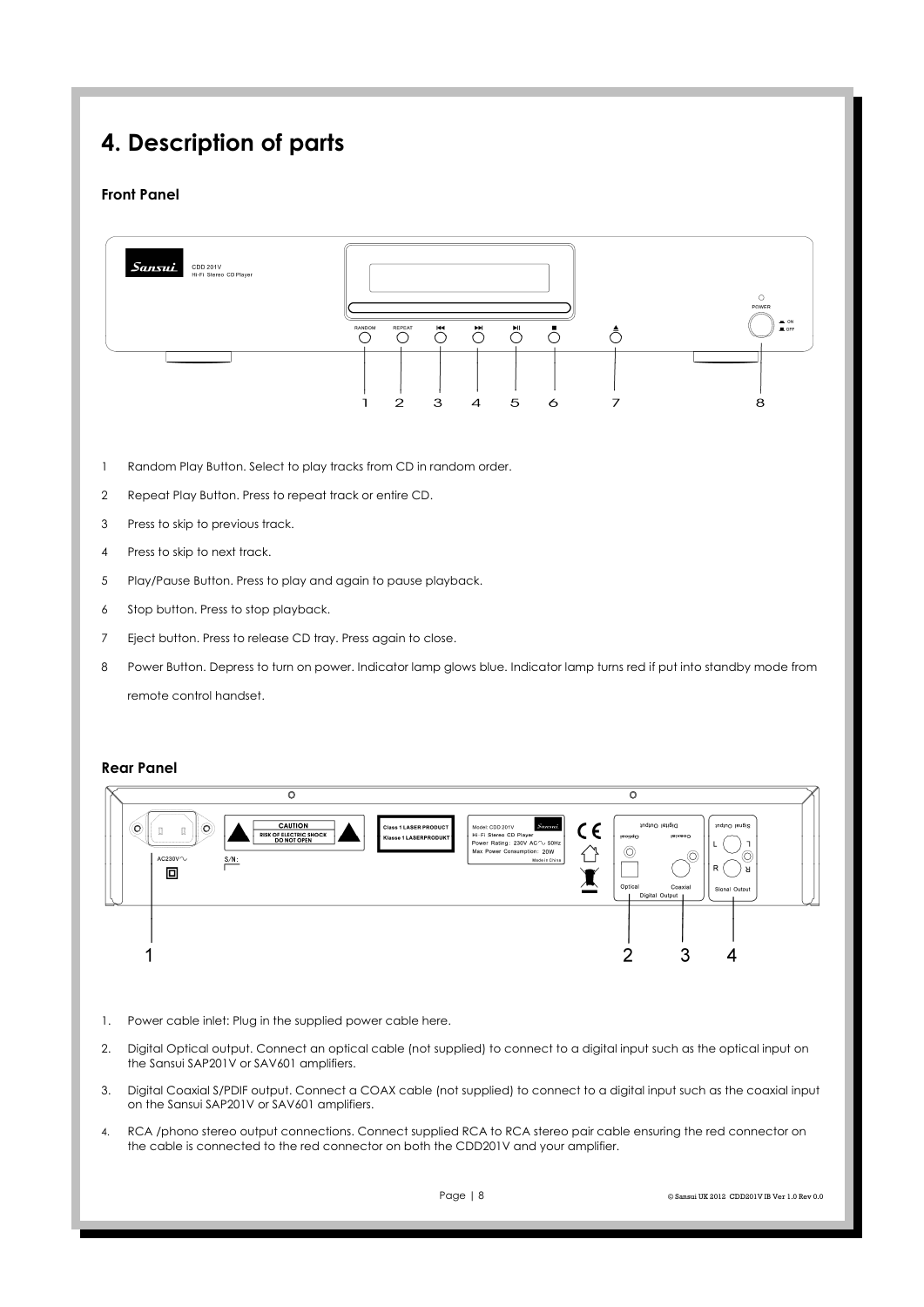#### **Display**  1. Mode Display  $P_{1}$ <sup> $\overline{a}$ </sup> y a. Play b. Random  $\triangleright$  001  $00:01:08$ c. Intro<br>d. Repe Repeat one e. Repeat all 2. Track number  $\overline{2}$ 3  $\overline{\mathcal{L}}$ 5 3. Hour  $S$ <sub>top</sub> 4. Minute 5. Seconds  $CD$  $\sim 200$  km s  $^{-1}$ 016

The number of total tracks.

#### **Sansui RM200 Remote Control Handset**

Buttons 1 6 are for controlling the **Sansui SAP201V amplifier**

- 1 Switch amp power to Standby or power on from Standby
- 2 Reduce Volume
- 3 Increase Volume
- 4 Mute Volume
- 5 Scroll through the Input functions on amp
- 6 Scroll through the Tone functions on amp

Buttons 7 11 are for controlling the **Sansui CDD201V CD Player** 

- 7 Switch CD Player power to Standby or power on from Standby
- 8 Pause control
- 9 Stop button
- 10 Press to skip to previous track.
- 11 Play button
- 12 Press to skip to next track.

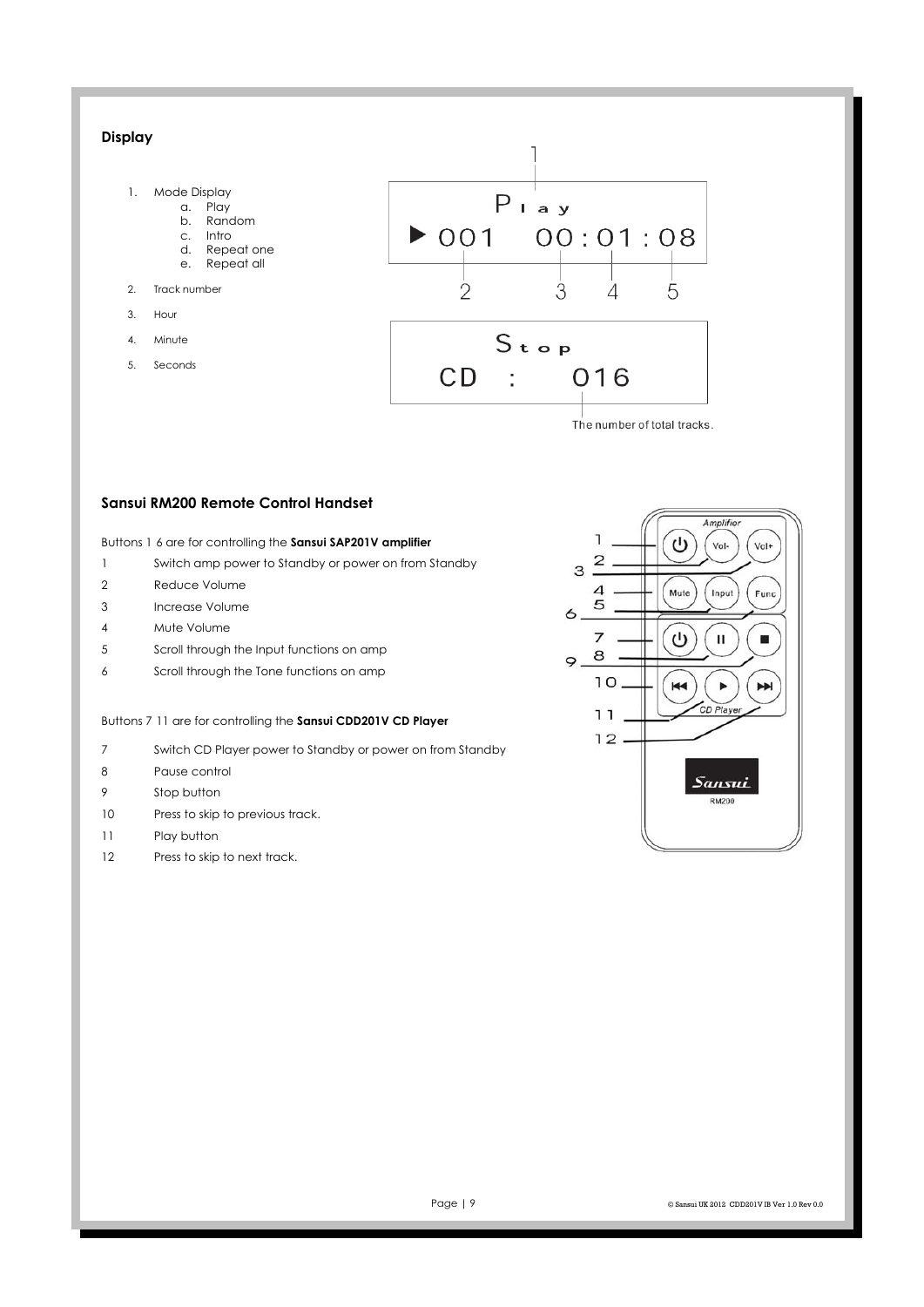#### Dear Customer!

#### Note: Do not throw batteries and rechargeable batteries into household waste!

Consumers are legally obligated to return used and rechargeable batteries, whether they contain harmful substances\* or not, to designated recycling areas, disposal sites, or stores where batteries/ rechargeable batteries can be bought. By doing so, you are fulfilling all legal battery recycling and disposal obligations and are contributing to a better enviroment. Make sure batteries are completly discharged before disposing!

\*) marked with Cd = cadmium Hg= mercuric Pb= lead

#### **Inserting/changing batteries**

Remove the battery compartment lid carefully. Remove the used batteries. Insert new batteries, observing the correct polarity as displayed inside the remote. Replace the battery lid carefully.

**Information on handling batteries and rechargeable batteries** 

Please adhere to the following information when handling batteries and rechargeable batteries.



**-** Keep batteries out of children's reach.

- Batteries are hazardous and do not belong in household waste. **-** Ensure correct polarity when inserting batteries.
- Always remove batteries when the remote control is not in use for long periods of time.
- Never leave batteries lying around unsupervised. If swallowed these could pose a choking hazard to children and pets. Seek emergency medical care immediately, should this happen.
- Never expose batteries to extreme temperatures, such as sunlight, fire, ovens, etc. there is a risk of explosion!
- Make sure that batteries are not dismantled, short circuited or are thrown into fire. Never re charge non rechargeable batteries. There is a risk of explosion!
- Always follow the manufacturer's instructions when recharging rechargeable batteries.
- Touching leaking or damaged batteries could cause skin burns. Use protective gloves suitable for handling such batteries.
- Always ensure that the device has been turned off after use.
- Always change/replace all batteries at the same time.
- If required clean battery and device contacts before inserting,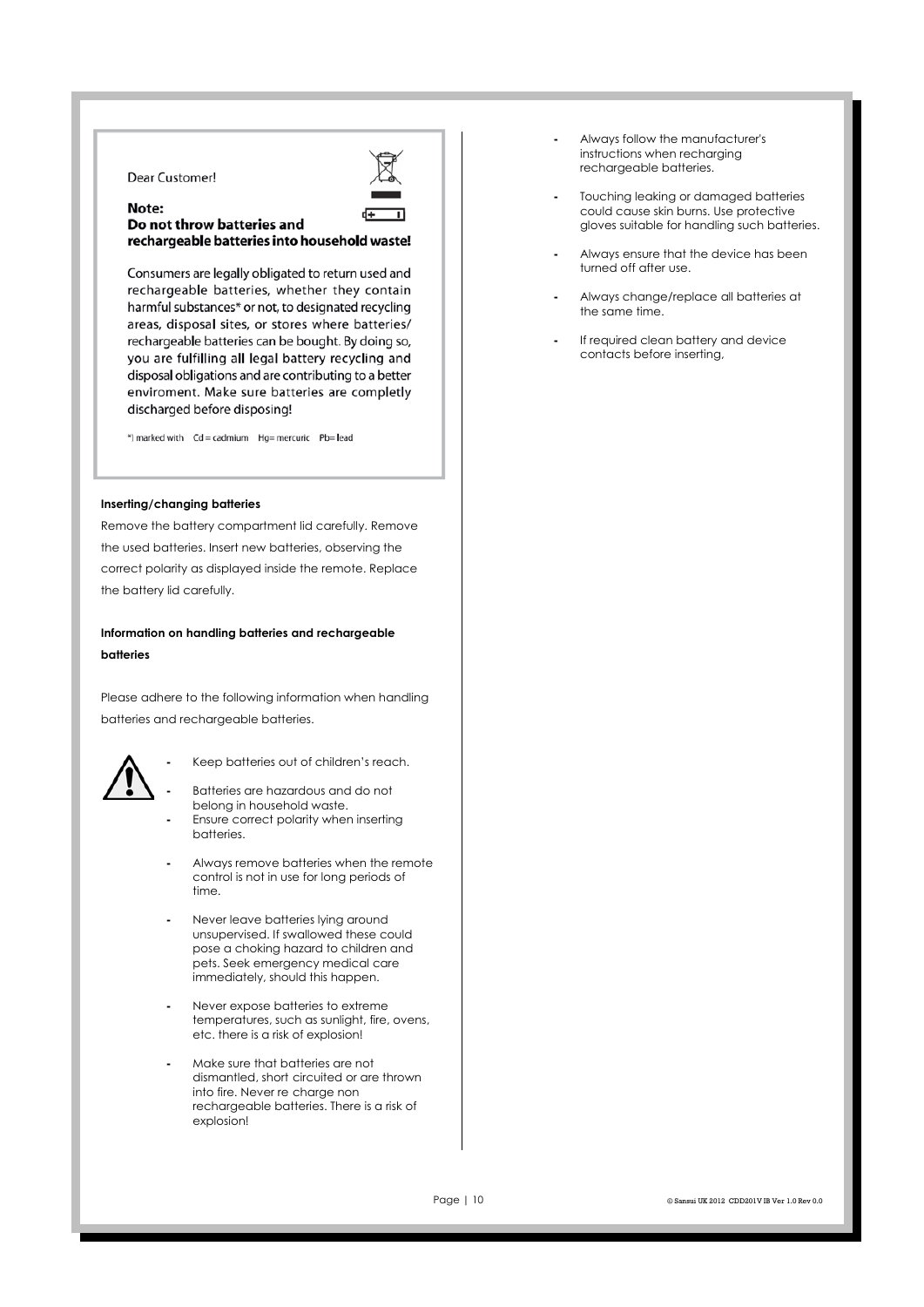## **5. Operation**

#### **Disc types**

This CD player is capable of playing any pre record compact disc bearing the following logo



In addition the following disc types maybe played:

CD, CD R/W, CD R , CD R+

The player will also playback MP3 or WMA files contained on a data CD of any above type.

#### **Correct disc handling**

Always ensure you handle any CD media with care and avoid touching the underside.



Take care when removing a CD from its case. Press the centre of the CD holder to release the disc and remove by holding the edges



Always ensure the surface is clean and free from dust or dirt. Wipe the surface using a dry lint free cloth moving from the middle of the CD to the edge.



Page | 11 © Sansui UK 2012 CDD201V IB Ver 1.0 Rev 0.0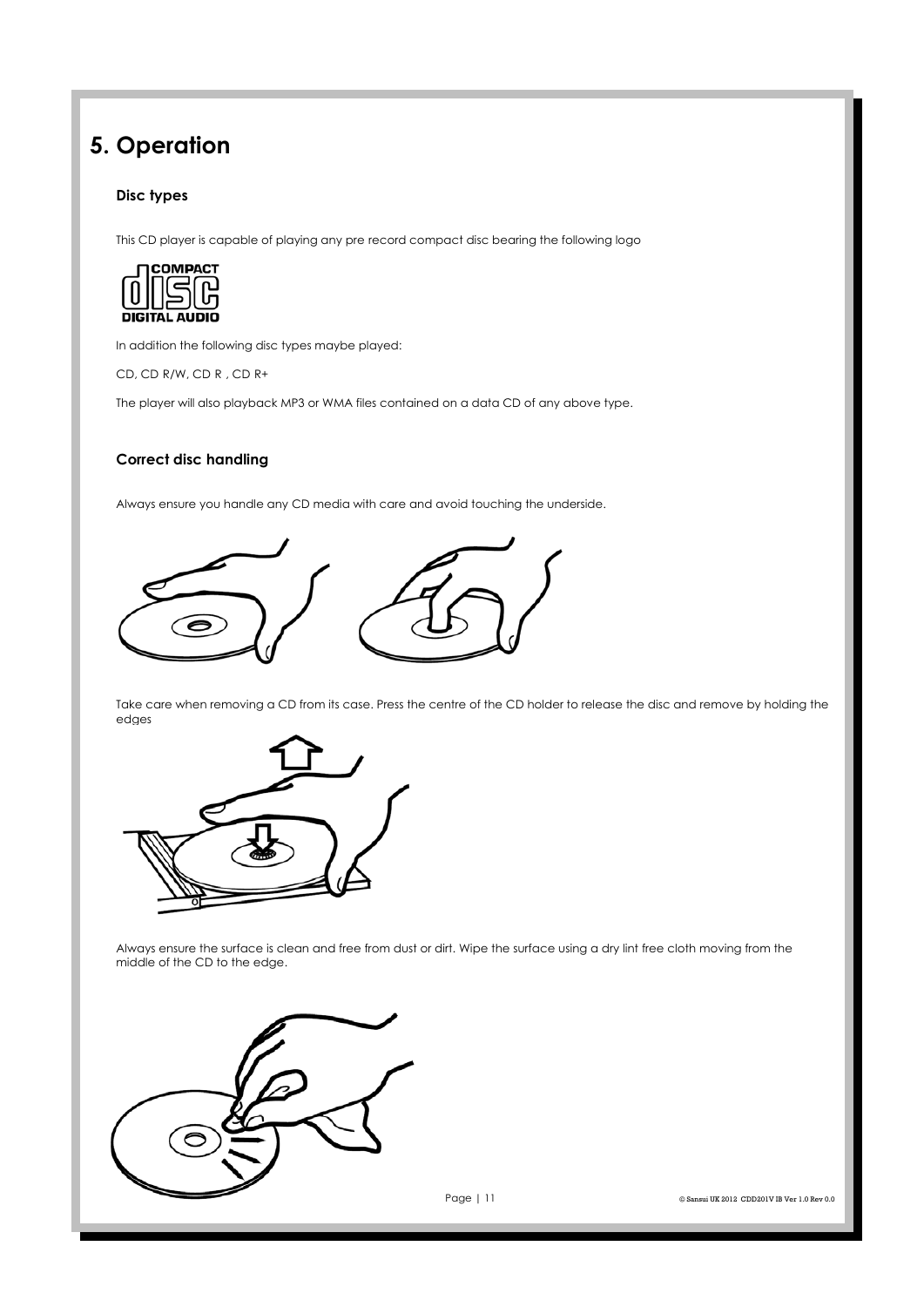## **6. Troubleshooting and error messages**

The CDD201V is equipped with state of the art technology and is safe to operate. Nevertheless, problems or malfunctions may occur. Before contacting Sansui customer support, refer to the following for possible solutions.

| <b>PROBLEM</b>                         | <b>POSSIBLE SOLUTION</b>                                                     |
|----------------------------------------|------------------------------------------------------------------------------|
| No power when switched on              | Mains socket not switched on or faulty                                       |
|                                        | Plug not fully inserted into wall socket<br>٠                                |
|                                        | Internal mains fuse has blown inside the unit,                               |
|                                        | this will need to be replaced by a qualified service                         |
|                                        | technician                                                                   |
|                                        | Power cord has become damaged, this should be                                |
|                                        | replaced immediately by a qualified technician                               |
| No sound                               | Power not turned on<br>$\blacksquare$                                        |
|                                        | Volume setting low                                                           |
|                                        | Loudspeaker cables not connected                                             |
|                                        | No input audio equipment is connected or is faulty                           |
|                                        | Correct audio input source not selected on front panel<br>$\blacksquare$     |
| No sound in one channel                | Audio source input cables connected incorrectly or<br>$\blacksquare$         |
|                                        | damaged                                                                      |
|                                        | Audio input source faulty<br>$\blacksquare$                                  |
|                                        | Loudspeaker cables connected incorrectly or                                  |
|                                        | damaged                                                                      |
|                                        | Loudspeakers are faulty                                                      |
| Loud buzz or hum                       | Audio input cables damaged or not correctly<br>$\blacksquare$                |
|                                        | connected                                                                    |
|                                        | CD player sited too close to TV                                              |
| Weak bass, diffused stereo image       | Speaker connections out of phase check + and terminals<br>$\blacksquare$     |
|                                        | are connected to corresponding terminals on both                             |
|                                        | amplifier and loudspeakers                                                   |
| Distorted sound                        | Frayed wires may be touching on speaker terminals<br>$\blacksquare$          |
|                                        | causing distortion                                                           |
|                                        | Bass and treble controls may be too high for                                 |
|                                        | loudspeaker specification.                                                   |
|                                        | Volume control may be set too high                                           |
| Audio input source switches not        | Internal fault would need servicing by a qualified service<br>٠              |
| working                                | technician.                                                                  |
| Remote control not working             | Check if the batteries have been inserted correctly.<br>$\blacksquare$       |
|                                        | If batteries are empty, replace them with new ones.<br>$\blacksquare$        |
|                                        | Remove any objects found between the remote control                          |
|                                        | and the remote sensor.                                                       |
|                                        | Make sure the distance between the remote control and                        |
|                                        | the device does not exceed 8 m                                               |
| Buttons do not function (on the CDD201 | Turn the CDD201 off and then on again.<br>$\blacksquare$                     |
| and/or remote control)                 | As an alternative, turn the CDD201 off, unplug it from the<br>$\blacksquare$ |
|                                        | power outlet and plug in again.                                              |



Any repairs other than those mentioned above are to be carried out solely by an authorised technician.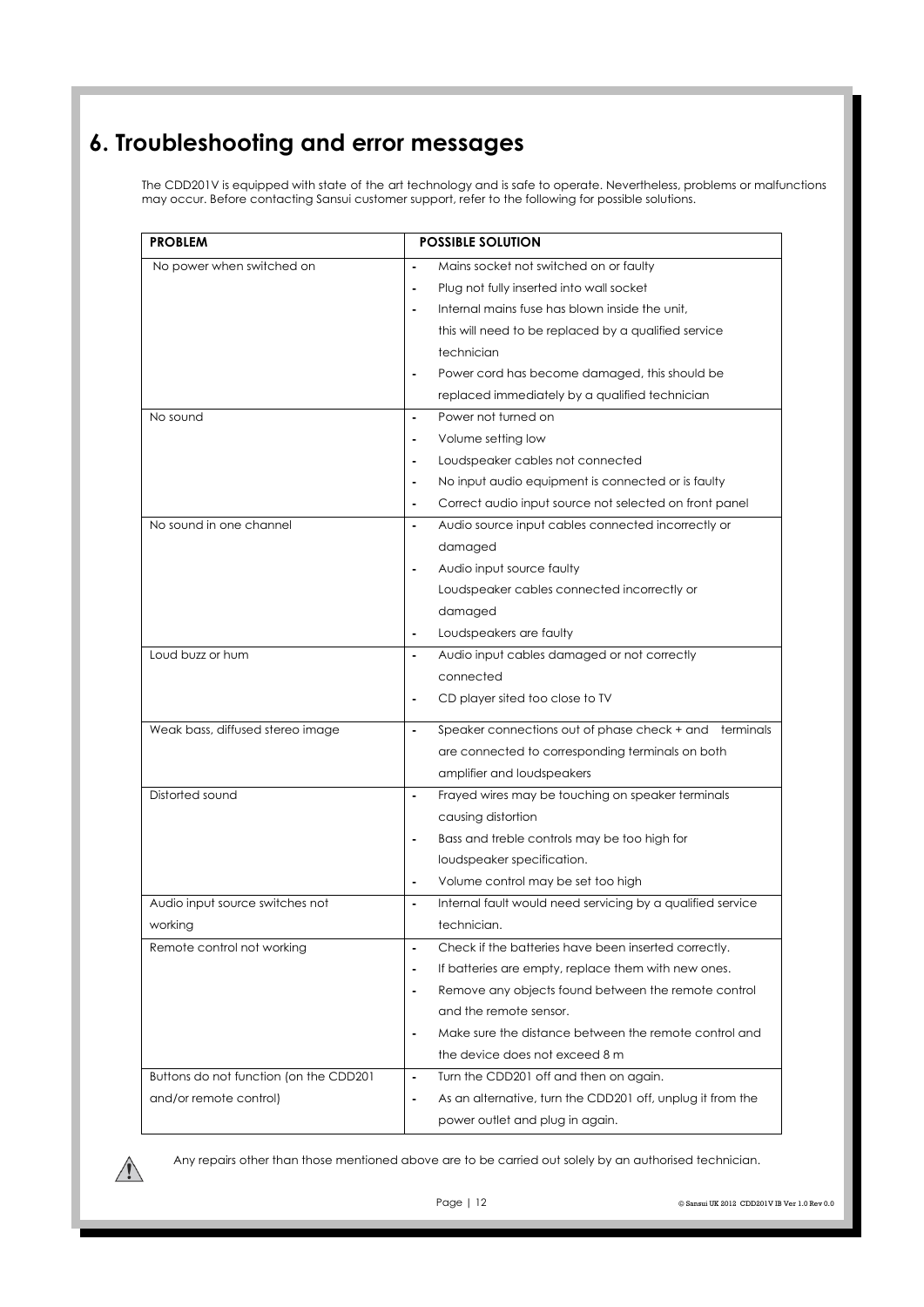## **7. Maintenance and handling**

Carry out a technical safety inspection on a regular basis, e.g. check if the power cable or housing has not been damaged.

If there is reason to believe that the device can no longer be operated safely, then disconnect it immediately from the power supply and secure it against any unintentional operation. Carefully remove the power cable plug from the wall outlet and where applicable switch off the corresponding circuit breaker first.

It can be assumed that safe operation is no longer possible, if:

- **-** there is visible damage to the device or power cable,
- **-** the device has become wet or water has been able to get inside.
- **-** it has been stored for a long period of time under unfavorable conditions
- **-** Dropped, exposed to rigorous transport conditions or otherwise damaged.

Always adhere to the following safety instructions before cleaning and maintenance:

Live parts may be exposed, if the covering is opened or parts are removed.

- **-** The device must be disconnected from the power supply source prior to service, maintenance or repairs.
- **-** Repairs are only to be carried out by qualified personnel, who are familiar with the hazards involved and the relevant regulations.

#### **Transporting or sending the device**

Please retain the original box and the packaging material in case you need to transport or send the device out for maintenance at a later date. Please note that the device should be repacked in the original packaging. The box and packaging have been especially developed for this device in order to protect it during transport and against damage. Retain this instruction manual for future reference and where required pass it along with the device if handed over to a third party. It contains important information on initial operation and handling.

#### **Keeping the external case clean**

Never use volatile fluids near the device, as for example insect spray. Avoid letting the device come in contact with rubber or plastic products for longer periods of time. These could otherwise leave marks behind.

#### **Cleaning the device**

Unplug the power cable before cleaning. Always use a soft and dry cloth to clean the unit's exterior. If the device is extremely dirty you can use a soft cloth, dampened with water or a mild cleaning solution to clean. Never use any abrasive or harsh cleaning agents (e.g. alcohol, benzene or thinners) as these could damage the controls, casing or any markings and labels found on the device.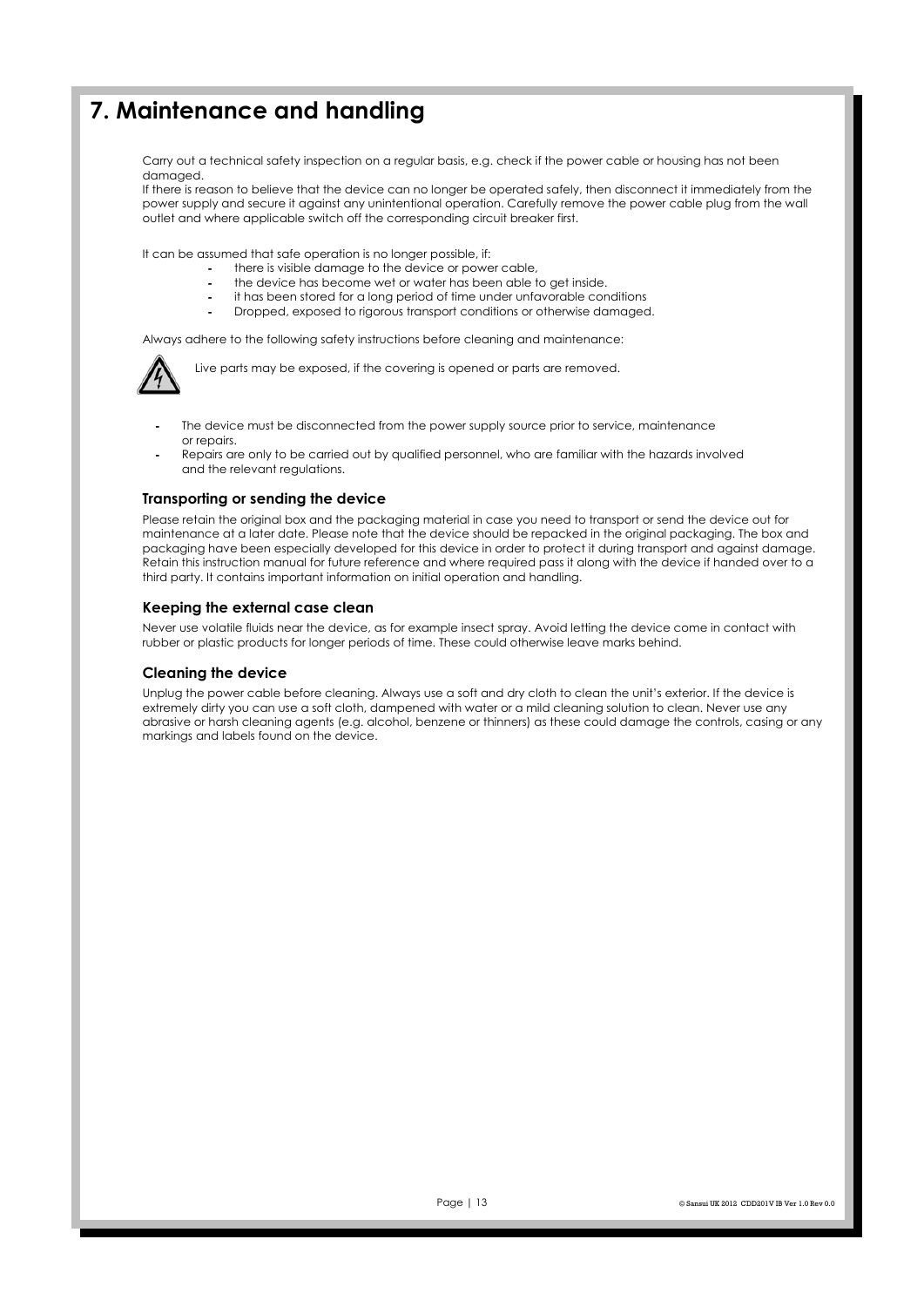#### **Important Notice**

#### **Please note that electrical and electronic devices must never be disposed of in regular household waste!**

Consumers are legally obligated and responsible for the proper disposal of electronic devices by returning them to collection sites designated for the recycling of electrical and electronic equipment waste after the useful life of the device has come to an end. For more information concerning collection sites and correct disposal please contact your local authority or waste management company. The presence of the above symbol on a device, or its packaging or within the instruction manual indicates that the item must not be disposed of in normal unsorted municipal waste.

In doing so you are fulfilling all recycling and disposal obligations and are optimising and contributing to a better environment. These disposal regulations apply to batteries and rechargeable battery disposals as well. Most batteries contain hazardous chemicals which can contaminate the environment and human health if they are discarded in ordinary household waste. According to legislation batteries are to be returned to the place of purchase or disposed of at a designated recycling site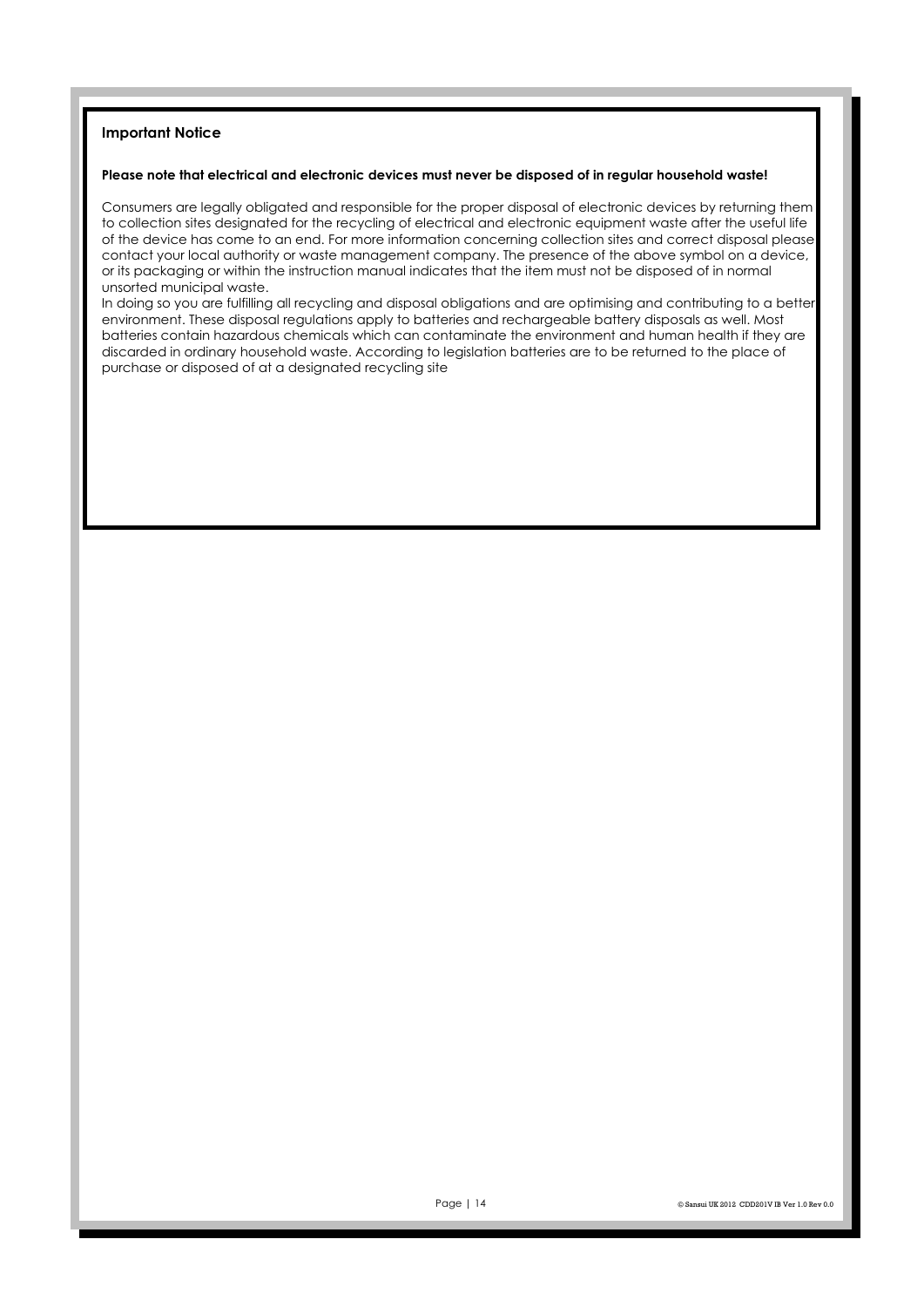## **8. Specifications**

- **-** Output Level : 1.8V +/ 2dB @ 1KHz 0dB
- **-** S/N Ratio (A): >80dB
- **-** Power Supply : AC 230V ~ 50Hz
- **-** Max Power Consumption: 20Watts



**NOTE:** Specifications and design are subject to possible modifications without notice